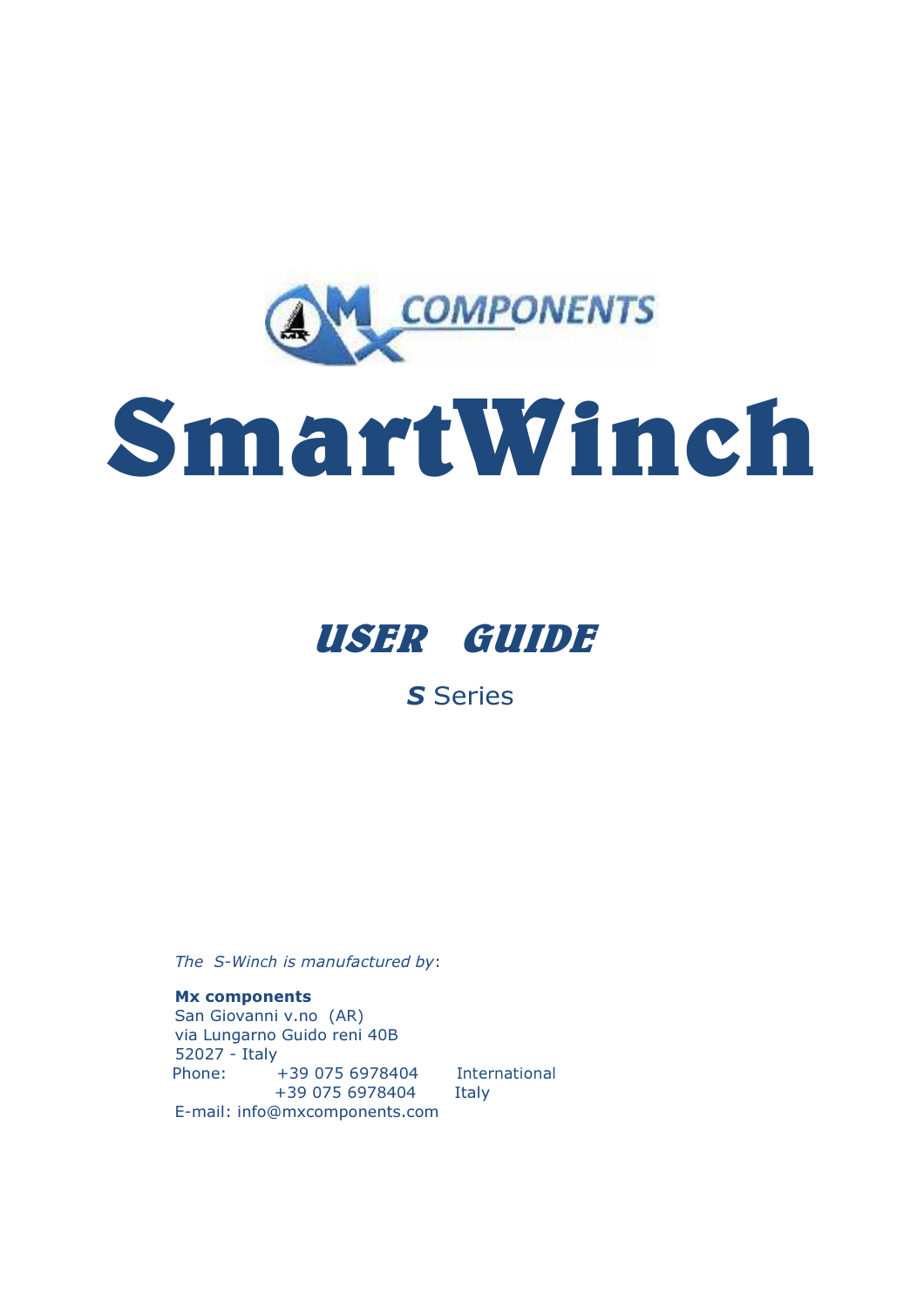

## **Summary**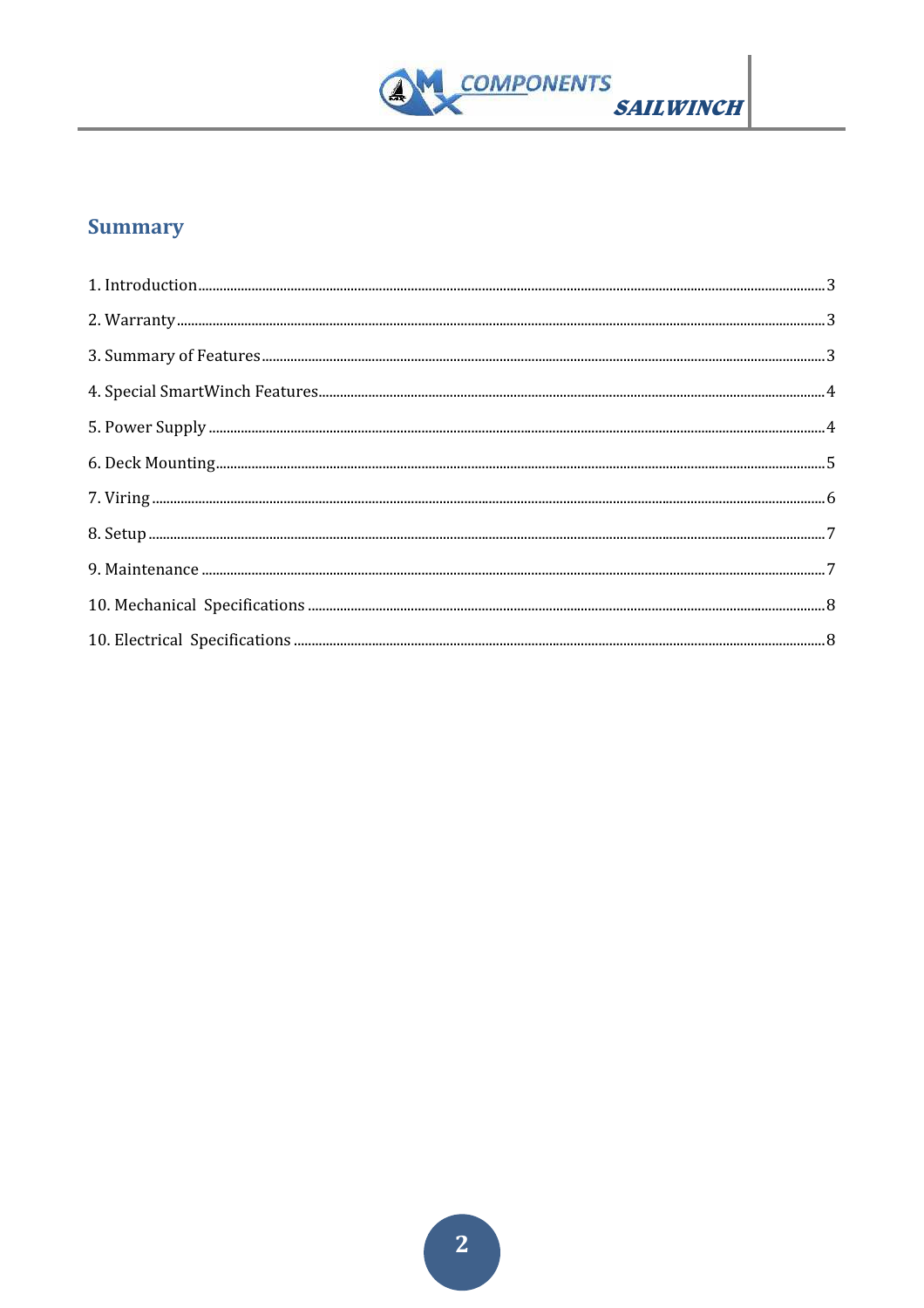

# 1. Introduction

Thank you for purchasing a S- Winch. Please take the time to read this booklet. There are a few do's and don'ts, some very important points and some helpful hints. Please do not hesitate to call or email for assistance.

## 2. Warranty

Warranty period is 12 months from the original end user purchase date, resale to another end user in the warranty period does not void warranty.

The evaluation of any claim can only be made by MX Components

Where no obvious cause of a fault is found then warranty will be assumed

The benefit of the doubt will always go to the end user

Where there is user damage that is not determined by us to have caused the fault warranty will not be voided

We make reasonable efforts to seal critical components of the SmartWinch however we can not guarantee that no moisture ingress will occur.

Any fault caused by water voids warranty for the purposes of that fault only

## 3. Summary of Features

- 3.8 to 7.5 volt operating range
- Integra 5 Volt 3 Amp BEC for Rx supply
- Adjustable Tx end point limits
- Adjustable travel
- Ball bearing output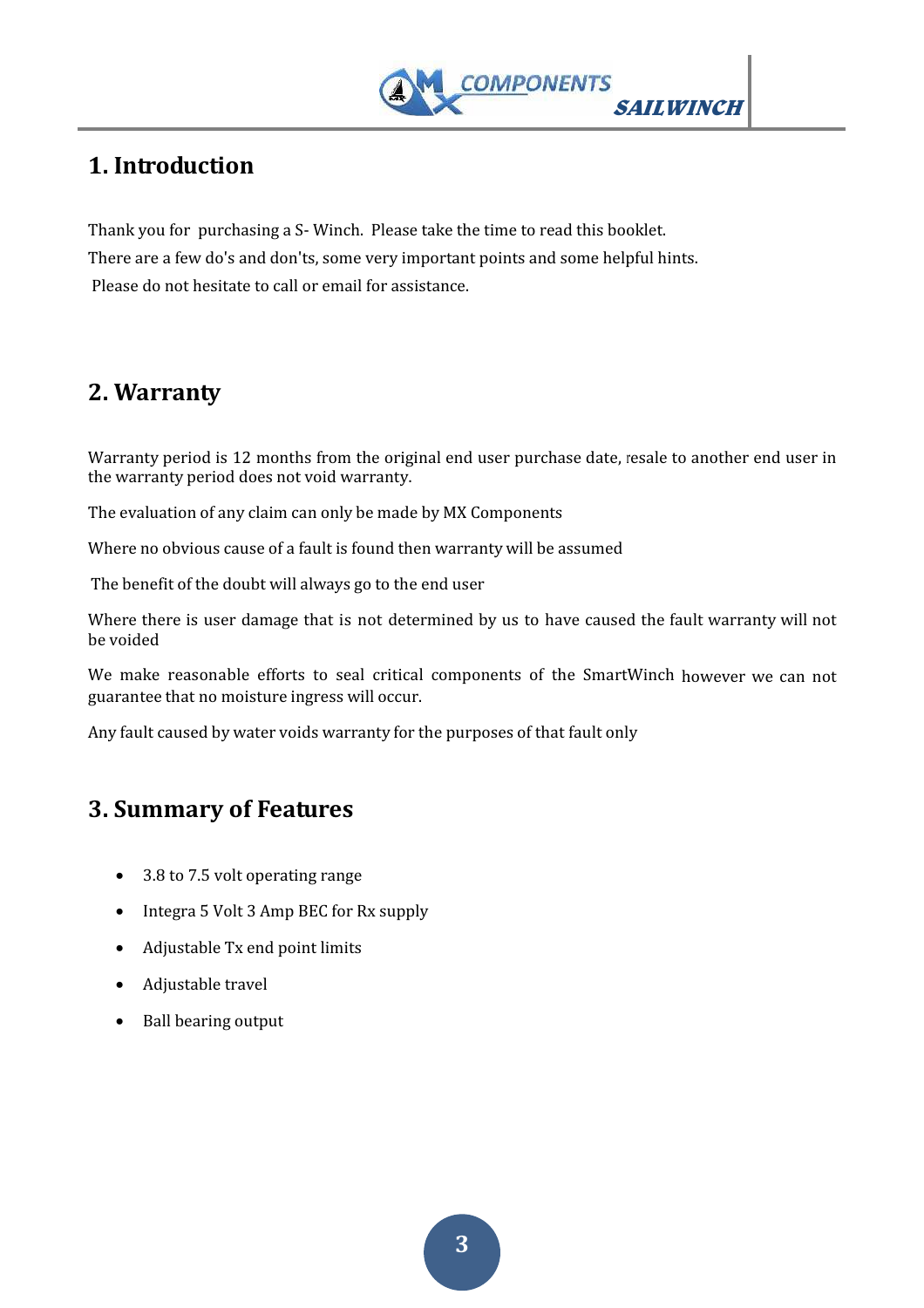

# 4. Special SmartWinch Features

#### Travel Adjustment

Travel can be adjusted between 100 % of maximum down to as low as 20%.

## 5. Power Supply



Absolute voltage range is 3.8 to 8 volts. The table below shows various battery types, numbers of cells and capacity recommendations. Power supply connection must be made via the red and black power supply leads and not from the Rx.

| Type        | Performance | Number of cells | Min capacity |
|-------------|-------------|-----------------|--------------|
| LiPo/LiFe   | ###         |                 | 1000 mAh     |
| NiCad       | ##          | 4 to 6          | 1000 mAh     |
| <b>NimH</b> |             | 4 to 6          | 2000 mAh     |
| <b>SLA</b>  | # #         | 6V              | 1000 mAh     |

#### Battery Performance

#### Snap In Battery Holders

Snap in battery holders must not be used. Their weak electrical connections can result in severe voltage drop which causes erratic system behaviour. Battery packs should be fully welded/soldered.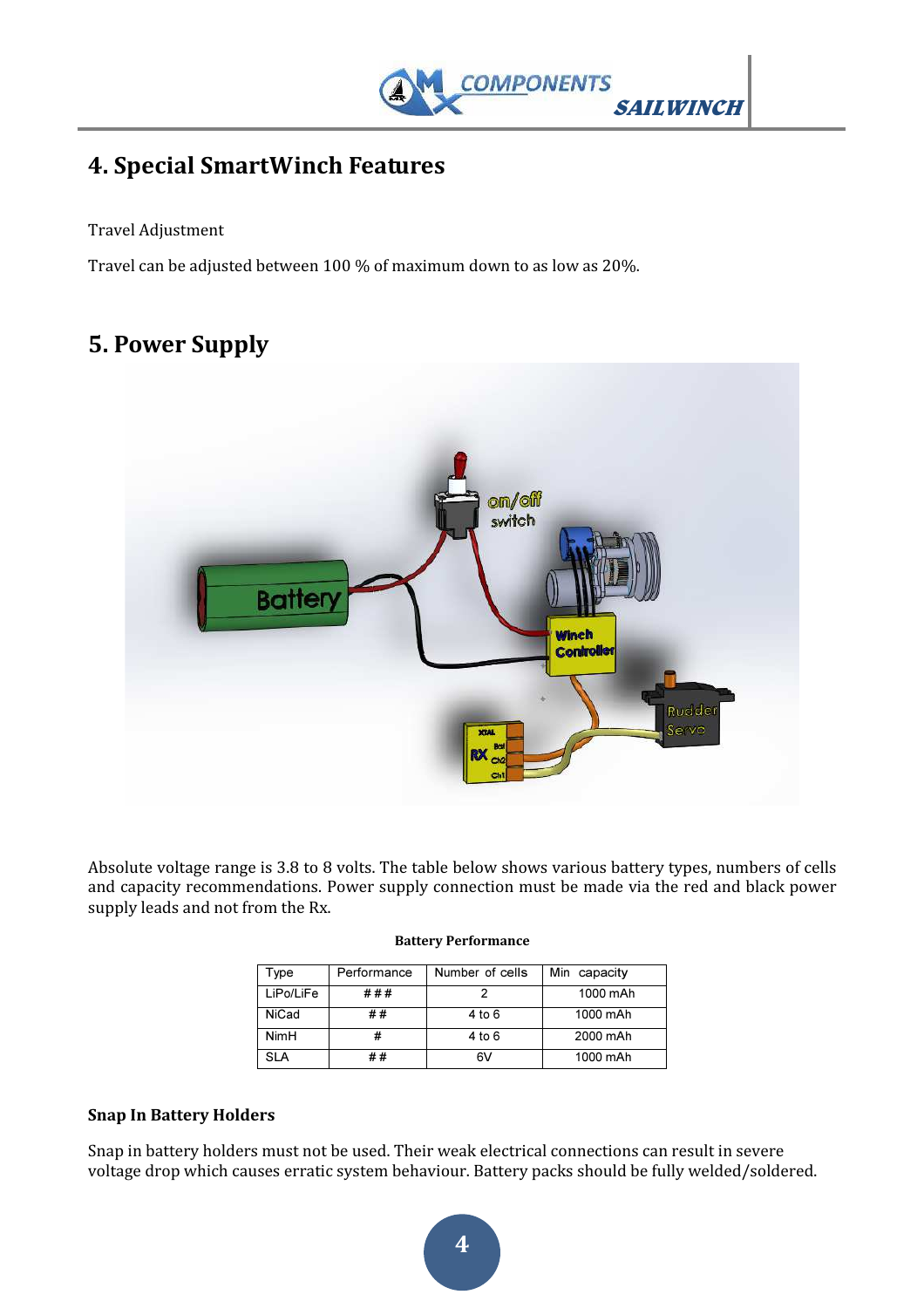

## 6. Deck Mounting



It is recommended to fix the winch to the underside of the deck with drum mounted above deck. Maximum deck thickness is 2.5mm when using the supplied screws. Use csk screws for deck thicknesses above 2.5mm up to a maximum of 4.5mm. Do not use screws longer than those supplied.

Before fixing the winch to the underside of the deck, the mounting face, spigot and "V" ring seal on the shaft immediately below the hexagonal section of the output shaft should be given a liberal coating of Vaseline petroleum jelly or Silicone grease to form a seal. Coat the two M3 mounting screws as well.

In most cases the best circuit for system power is as shown in figure 1. In this system there must be no Rx battery connection.

Power for Rx is supplied by the winch BEC (5V). The use of switches in either system is optional.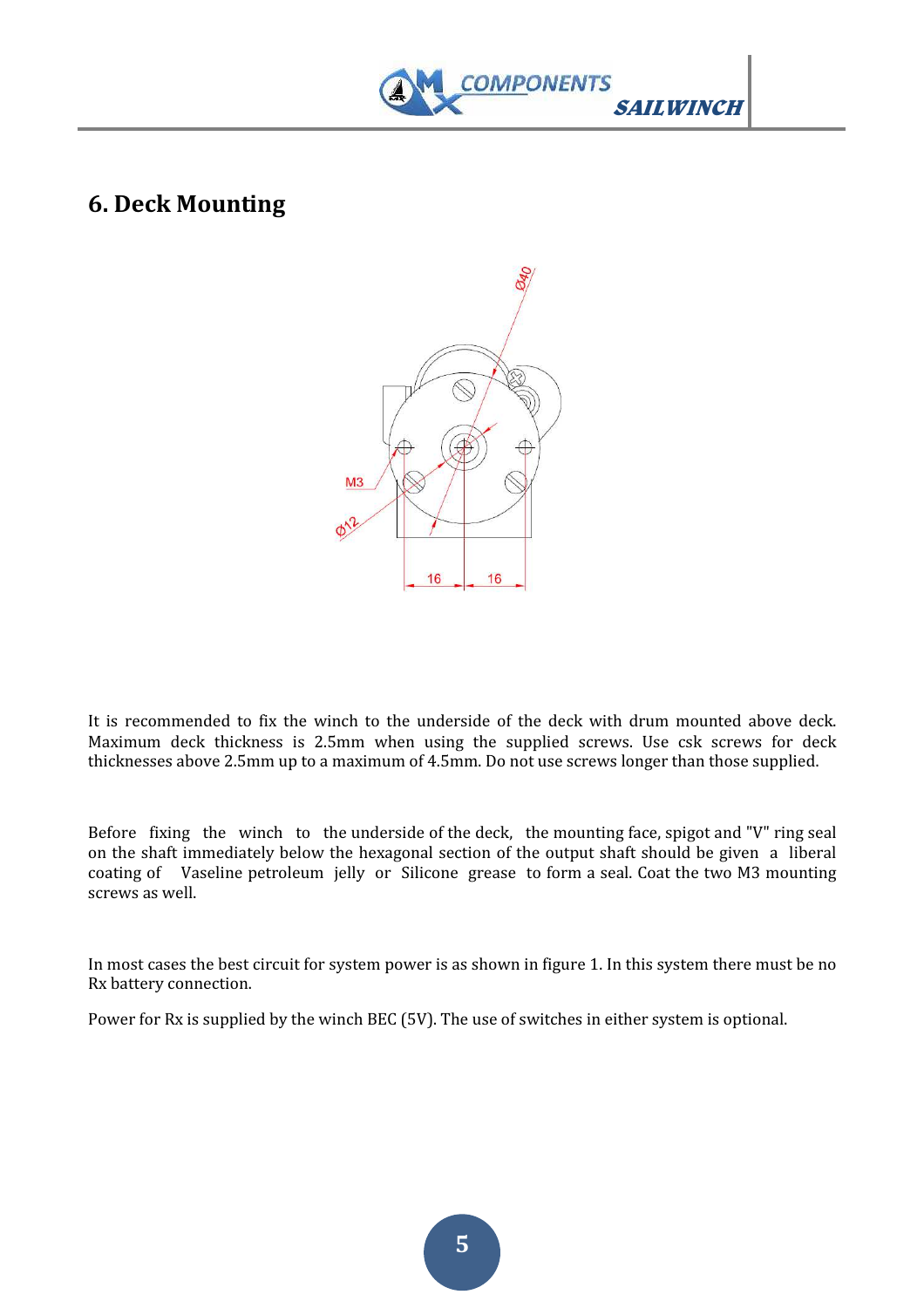

# 7. Wiring

#### Voltage Regulator (BEC)

The Smart Winch contains a 5 volt, 3 amp BEC to supply to winch controller, radio receiver (Rx) and a standard power rudder servo. The winch motor runs on the full battery voltage via the MOSFET output circuit. Please note that using high power servos for rudder can cause Rx problems.

#### Supply Leads

Wire size from winch supply leads to battery pack must be at least 0.5mm2 (20AWG) cross section.

Switches and connectors used should be rated at least 3 Amps. Standard servo size wiring is not adequate. It can cause severe voltage drop between battery and winch and should not be used.

#### Supply Polarity

Power supply / battery lead connectors must be polarised so that it is impossible to accidentally reverse the supply polarity. The control circuit and radio gear is protected by the BEC and will not be damaged by reverse polarity but the MOSFET output circuit is likely to be seriously damaged.

#### Servo Connector (Rx Lead)

The connector supplied is compatible with most radio brands such as JR, Futaba, Hitec etc. Take care when inserting connector into receivers other than JR or Hitec. It is possible to insert the connector the wrong way around in some brands receivers. However this will not do any harm except that the Rx will not operate.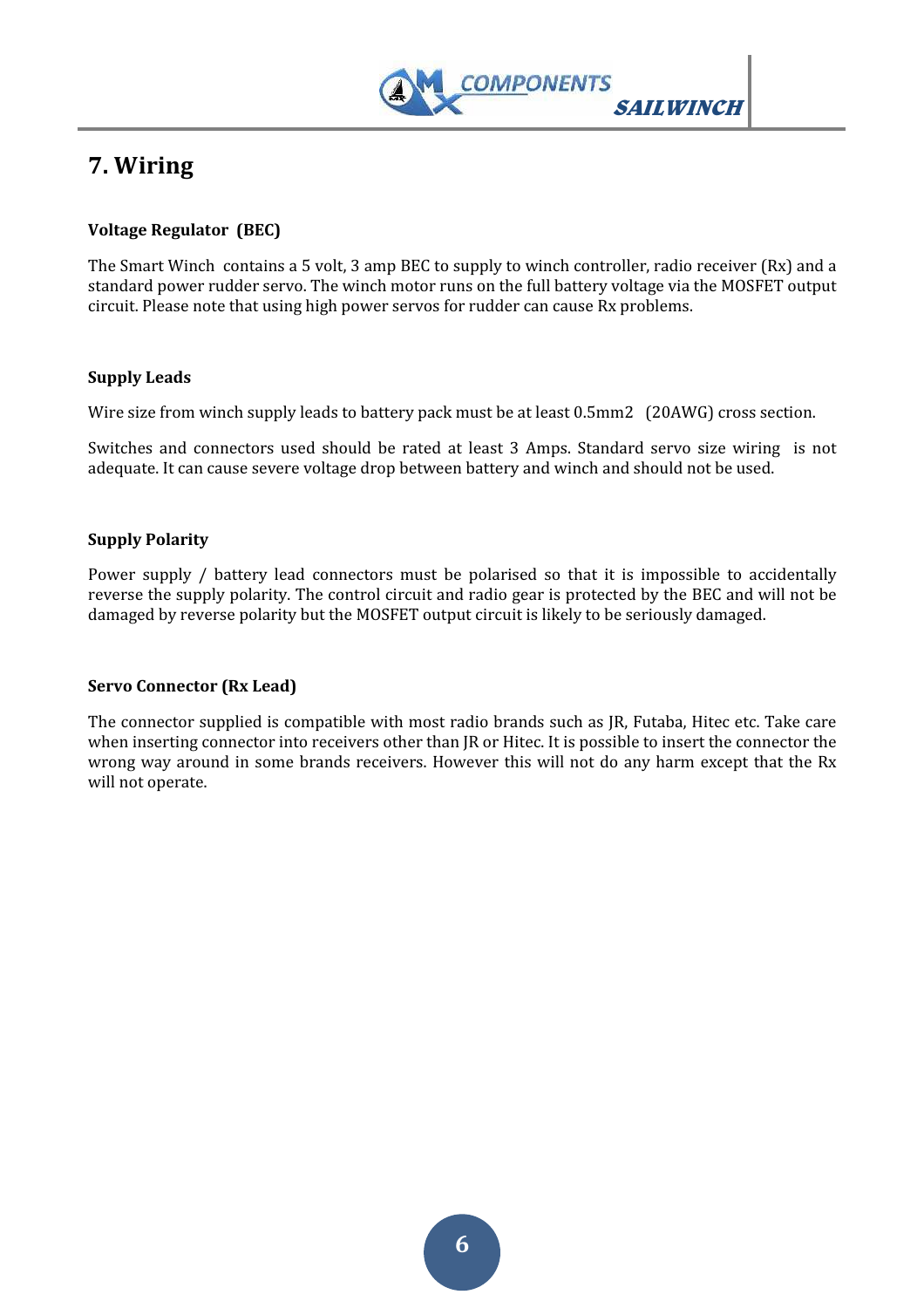

## 8. Setup

Connect the winch to the RX device in the target channel.

Place setting of your transmitter EPA to 50% of stroke and turn on the transmitter.

Verify that the winch rotates free in both directions of rotation.

Adjust the amount of travel required to open all the sails.

If necessary increase the run up to the maximum allowed by your transmitter.

### 9. Maintenance

For the motor, a regular drop or two of light machine oil to the shaft bushings or a spray with water repellant lubricating sprays will keep the motor going for years. If spray is used, apply directly into the motor. Avoid getting spray on electrical wires or feedback potentiometer and controller enclosure grommet. Note: These sprays may contain flammable propellants. Allow some time for the flammable components to evaporate before running the winch.

 Maintain a coating of white petroleum jelly (Vaseline) or Silicone grease on all electrical connectors inside the yacht to protect against 'black wire' corrosion.

 Regularly re-pack the white petroleum jelly or Silicone grease under the drum of deck mounted winches to protect the ball bearing. Regularly remove the drum and re-coat the area around the shaft and spigot.

 Drain the boat of water as often as required to keep the level of water in the boat to an absolute minimum. After each days sailing drain boat and leave hatch off to allow the boat to breathe and dry out. This is important for all of the boat's electrics.

 Do not attempt to seal the motor in any way. It must be able to breathe for cooling purposes and also to dry out should moisture get in. It is not possible to seal the motor so any attempt will only make corrosion worse.